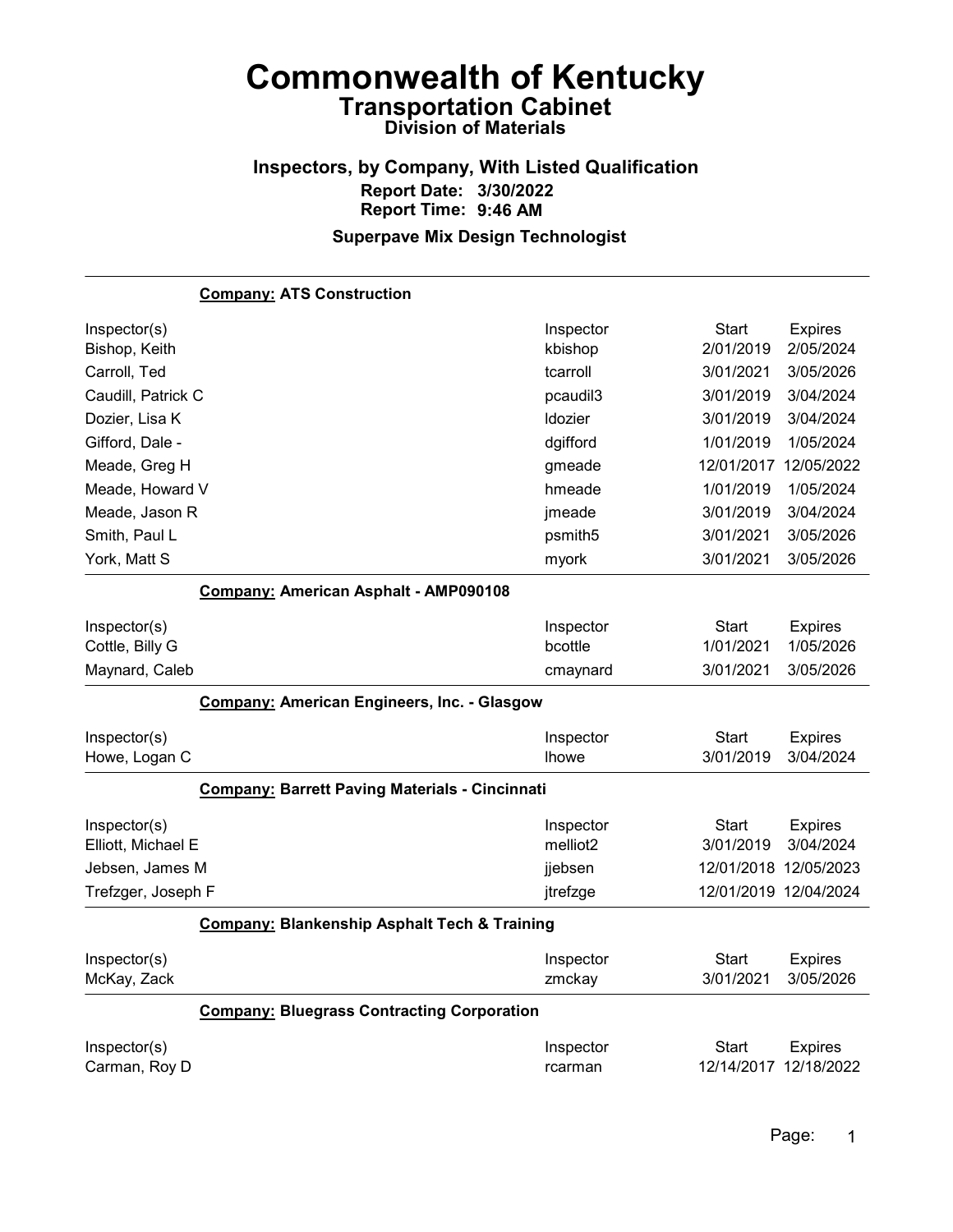## Inspectors, by Company, With Listed Qualification Report Date: 3/30/2022 Report Time: 9:46 AM

| Company: Bluegrass Paving - AMP060301                    |           |              |                         |
|----------------------------------------------------------|-----------|--------------|-------------------------|
| Inspector(s)                                             | Inspector | <b>Start</b> | <b>Expires</b>          |
| Dixon, Lanny                                             | lidxon    | 3/01/2018    | 3/05/2023               |
| Readnour, Jason A                                        | jreadnou  | 1/01/2019    | 1/05/2024               |
| <b>Company: Bluegrass Testing</b>                        |           |              |                         |
| Inspector(s)                                             | Inspector | <b>Start</b> | <b>Expires</b>          |
| Fields, Ephraim D                                        | efields   | 3/01/2018    | 3/05/2023               |
| Gettings, Donald L                                       | dgetting  | 3/01/2022    | 3/05/2027               |
| Quire, Robert S                                          | rquire    | 12/01/2020   | 12/05/2025              |
| Riggle, Matthew T                                        | mriggle   | 1/01/2021    | 1/05/2026               |
| Wilson, Clayton                                          | cwilson6  | 3/01/2021    | 3/05/2026               |
| Wilson, Matthew W                                        | mwilson4  | 3/01/2018    | 3/05/2023               |
| <b>Company: Central Office Materials</b>                 |           |              |                         |
| Inspector(s)                                             | Inspector | <b>Start</b> | <b>Expires</b>          |
| Black, Michael T                                         | mblack    | 1/01/2018    | 1/05/2023               |
| Bumgardner, Tamara L                                     | tbumgard  | 3/01/2018    | 3/05/2023               |
| Clements, Billy R                                        | bclement  | 3/01/2018    | 3/05/2023               |
| Cooper, Austin A                                         | jcooper5  | 4/07/2017    | 4/11/2022               |
| Gilbert, Kevin G                                         | kgilbert  | 12/01/2017   | 12/05/2022              |
| Hazelett, Jason S                                        | jhazelet  | 3/01/2022    | 3/05/2027               |
| McLeod, Andrew J                                         | amcleod   | 4/01/2021    | 4/05/2026               |
| Paul, Mark E                                             | mpaul     | 2/01/2019    | 2/05/2024               |
| Sallee, Tate R                                           | tsallee   | 1/01/2021    | 1/05/2026               |
| Semones, Alexander R                                     | asemones  | 3/01/2022    | 3/05/2027               |
| Semones, Robert T                                        | rsemones  | 3/01/2022    | 3/05/2027               |
| <b>Company: Charles DeWeese Construction, Inc.</b>       |           |              |                         |
| Inspector(s)                                             | Inspector | <b>Start</b> | <b>Expires</b>          |
| Crimmons, Corey V                                        | ccrimmon  | 3/01/2022    | 3/05/2027               |
| Crimmons, Corey V                                        | ccrimmon  | 3/01/2022    | 3/05/2027               |
| Hale, Christopher T                                      | chale     | 1/01/2022    | 1/05/2027               |
| <b>Company: Construction Materials Lab - Sellersburg</b> |           |              |                         |
| Inspector(s)                                             | Inspector | <b>Start</b> | <b>Expires</b>          |
|                                                          |           |              | Page:<br>$\overline{2}$ |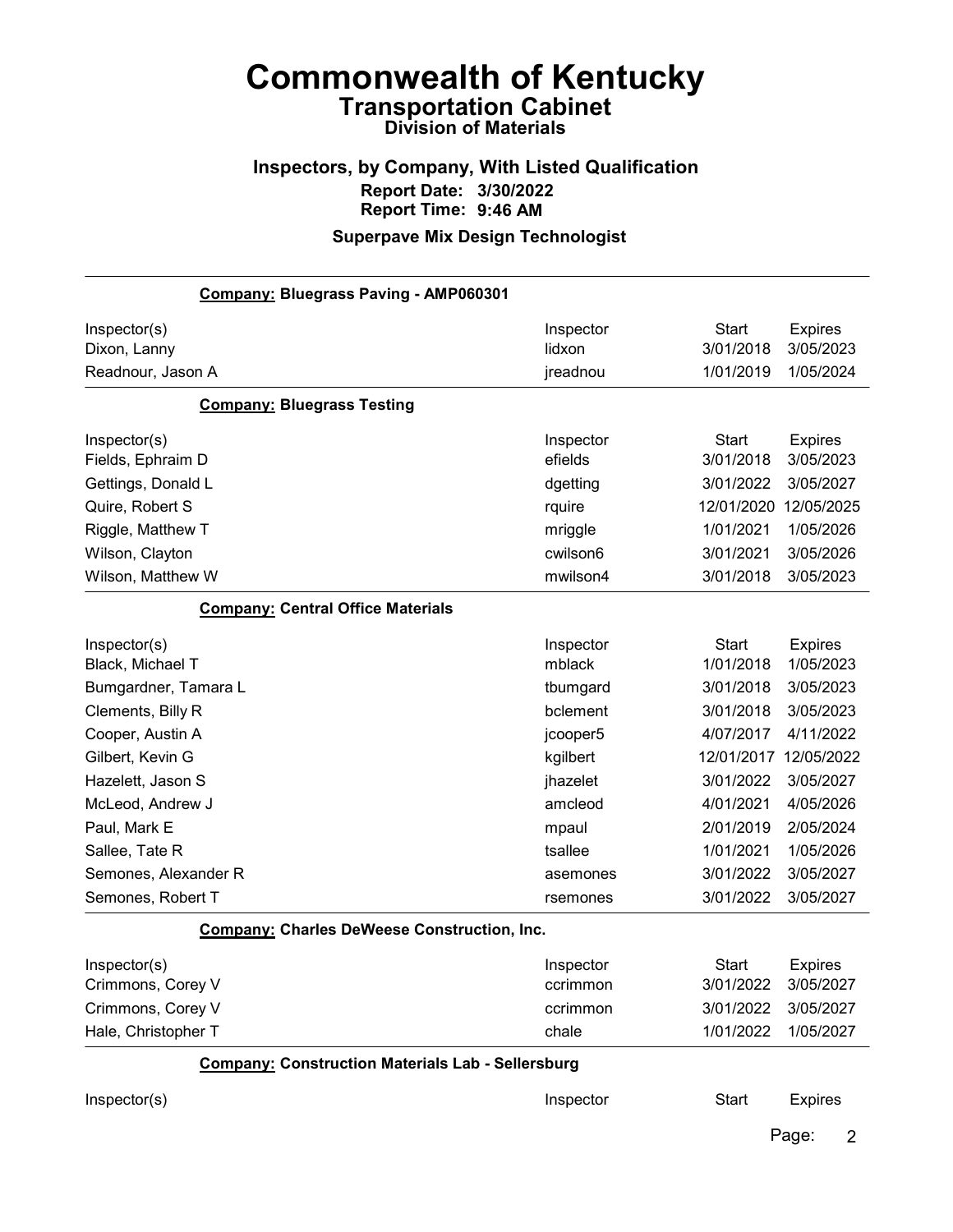#### Inspectors, by Company, With Listed Qualification Report Date: 3/30/2022 Report Time: 9:46 AM

| Belden, Robert E                          | bbelden   | 12/01/2018 12/05/2023          |
|-------------------------------------------|-----------|--------------------------------|
| Cox, Robert D                             | rcox3     | 12/01/2018 12/05/2023          |
| <b>Company: D-01 Materials Section</b>    |           |                                |
| Inspector(s)                              | Inspector | <b>Start</b><br><b>Expires</b> |
| Friedlander, Paul J                       | pfriedla  | 3/01/2021<br>3/05/2026         |
| Friedlander, Paul J                       | pfriedla  | 3/01/2017<br>5/01/2022         |
| Hurt, Donna M                             | dhurt     | 3/01/2018<br>3/05/2023         |
| Hurt, Donna M                             | dhurt     | 3/01/2021<br>3/05/2026         |
| Ortt, Eric D                              | eortt     | 3/01/2021<br>3/05/2026         |
| Turner, Charles K                         | cturner   | 3/01/2021<br>3/05/2026         |
| <b>Company: D-02 Hopkinsville Section</b> |           |                                |
| Inspector(s)                              | Inspector | <b>Start</b><br><b>Expires</b> |
| Buchannon, Eric J                         | jbuchann  | 3/01/2022<br>3/05/2027         |
| <b>Company: D-02 Materials Section</b>    |           |                                |
| Inspector(s)                              | Inspector | <b>Start</b><br><b>Expires</b> |
| Rudd, John W                              | jrudd     | 4/01/2021<br>4/05/2026         |
| Webb, Kevin W                             | kwebb     | 3/01/2022<br>3/05/2027         |
| <b>Company: D-03 Glasgow Section</b>      |           |                                |
| Inspector(s)                              | Inspector | <b>Start</b><br><b>Expires</b> |
| Cline, Richey B                           | rcline    | 3/01/2021<br>3/05/2026         |
| Kidd, Benjamin P                          | bkidd     | 3/01/2021<br>3/05/2026         |
| <b>Company: D-03 Materials Section</b>    |           |                                |
| Inspector(s)                              | Inspector | <b>Start</b><br><b>Expires</b> |
| Childress, Charles B                      | cchildre  | 12/01/2020<br>12/05/2025       |
| Cox, Christopher A                        | CCOX      | 12/01/2018 12/05/2023          |
| Fitzgerald, Patrick L                     | pfitzger  | 12/01/2020 12/05/2025          |
| Hurt, Jason W                             | jhurt     | 12/01/2018 12/05/2023          |
| Pardue, Cody S                            | cpardue   | 12/01/2018 12/05/2023          |
| <b>Company: D-04 Materials Section</b>    |           |                                |
| Inspector(s)                              | Inspector | <b>Start</b><br><b>Expires</b> |
| Campbell-Richardson, Catherine J          | ccampbel  | 1/01/2022<br>1/05/2027         |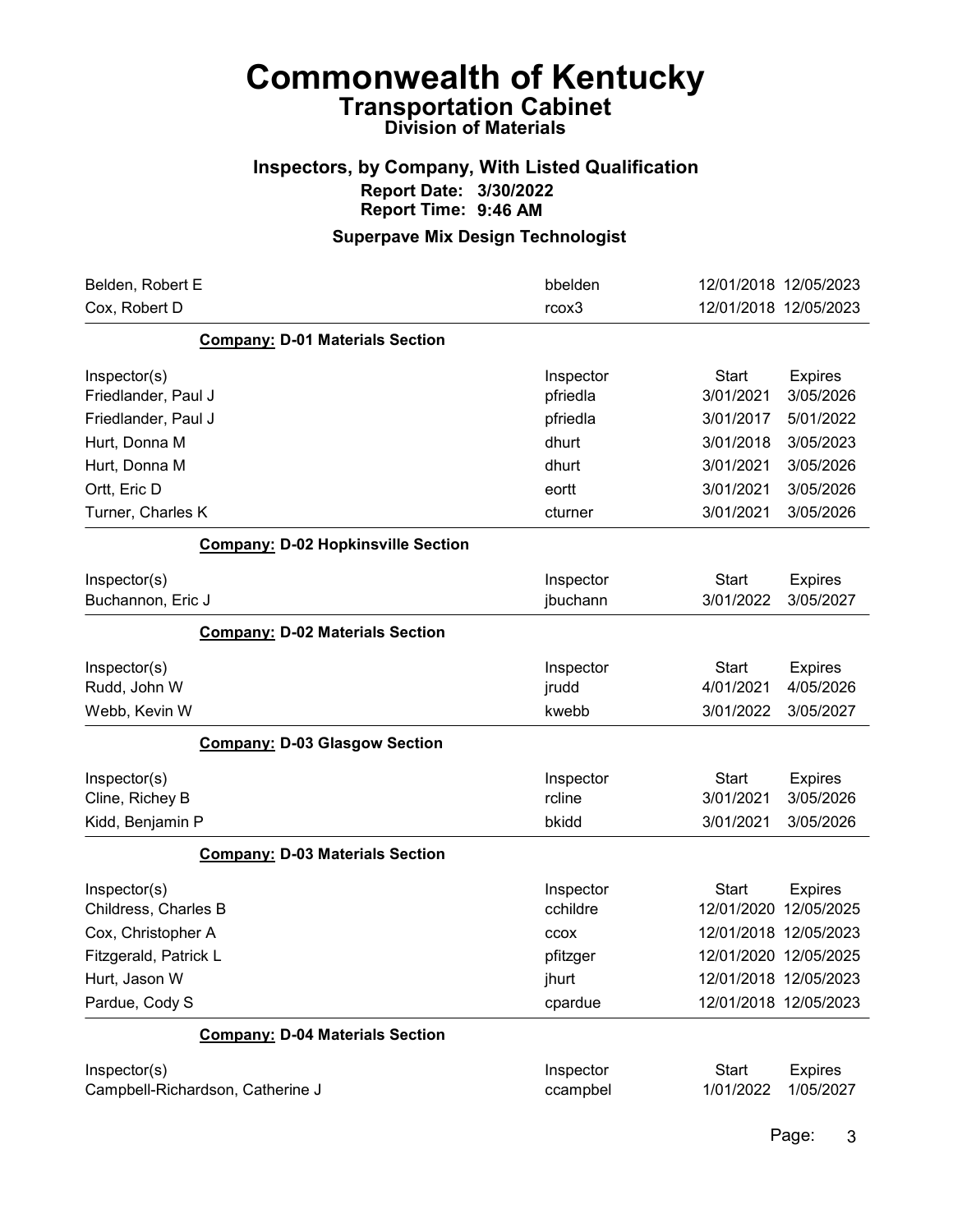#### Inspectors, by Company, With Listed Qualification Report Date: 3/30/2022 Report Time: 9:46 AM

## Superpave Mix Design Technologist

| Clemons, Shawn R                        | sclemons<br>rfeiler | 1/01/2022<br>2/01/2020 | 1/05/2027<br>2/04/2025 |
|-----------------------------------------|---------------------|------------------------|------------------------|
| Feiler, Richard H<br>Hayes Jr, Garry D  | ghayes              | 3/01/2022              | 3/05/2027              |
|                                         |                     |                        |                        |
| <b>Company: D-05 Louisville Section</b> |                     |                        |                        |
| Inspector(s)                            | Inspector           | <b>Start</b>           | <b>Expires</b>         |
| Barker, Richard L                       | rbarker             | 3/01/2018              | 3/05/2023              |
| <b>Company: D-05 Materials Section</b>  |                     |                        |                        |
| Inspector(s)                            | Inspector           | <b>Start</b>           | <b>Expires</b>         |
| Durham, Jonathan L                      | jdurham2            | 3/01/2018              | 3/05/2023              |
| Lauer, Eric R                           | elauer              | 2/01/2019              | 2/05/2024              |
| O'Bryan, Gerald P                       | gobryan             | 3/01/2019              | 3/04/2024              |
| Rodgers, Kelsey                         | krodgers            | 3/01/2021              | 3/05/2026              |
| Tipton, Michael S                       | stipton2            | 1/01/2018              | 1/05/2023              |
| Train, Shannon E                        | strain              | 3/01/2019              | 3/04/2024              |
| <b>Company: D-06 Materials Section</b>  |                     |                        |                        |
| Inspector(s)                            | Inspector           | <b>Start</b>           | <b>Expires</b>         |
| Baldwin, Michael T                      | mbaldwin            | 2/15/2019              | 2/19/2024              |
| Johnston, Rodney J                      | rjohnsto            | 1/01/2022              | 1/05/2027              |
| Palladino, Henry W                      | hpalladi            | 12/01/2020             | 12/05/2025             |
| Schneider, Chad A                       | cschneid            | 4/01/2021              | 4/05/2026              |
| <b>Company: D-07 Materials Section</b>  |                     |                        |                        |
| Inspector(s)                            | Inspector           | <b>Start</b>           | <b>Expires</b>         |
| Campbell, Jacob T                       | jcampbe2            | 2/01/2022              | 2/05/2027              |
| Hopper, Skylar K                        | shopper             | 3/01/2022              | 3/05/2027              |
| <b>Company: D-07 Richmond Section</b>   |                     |                        |                        |
| Inspector(s)                            | Inspector           | <b>Start</b>           | <b>Expires</b>         |
| Browning, Ethan "Kelby"                 | kbrowni3            | 3/01/2019              | 3/04/2024              |
| <b>Company: D-08 Materials Section</b>  |                     |                        |                        |
| Inspector(s)                            | Inspector           | <b>Start</b>           | <b>Expires</b>         |
| Cravens, Steven W                       | scravens            | 1/01/2019              | 1/05/2024              |
| Lawson, Johnnie D                       | jlawson             | 12/01/2018 12/05/2023  |                        |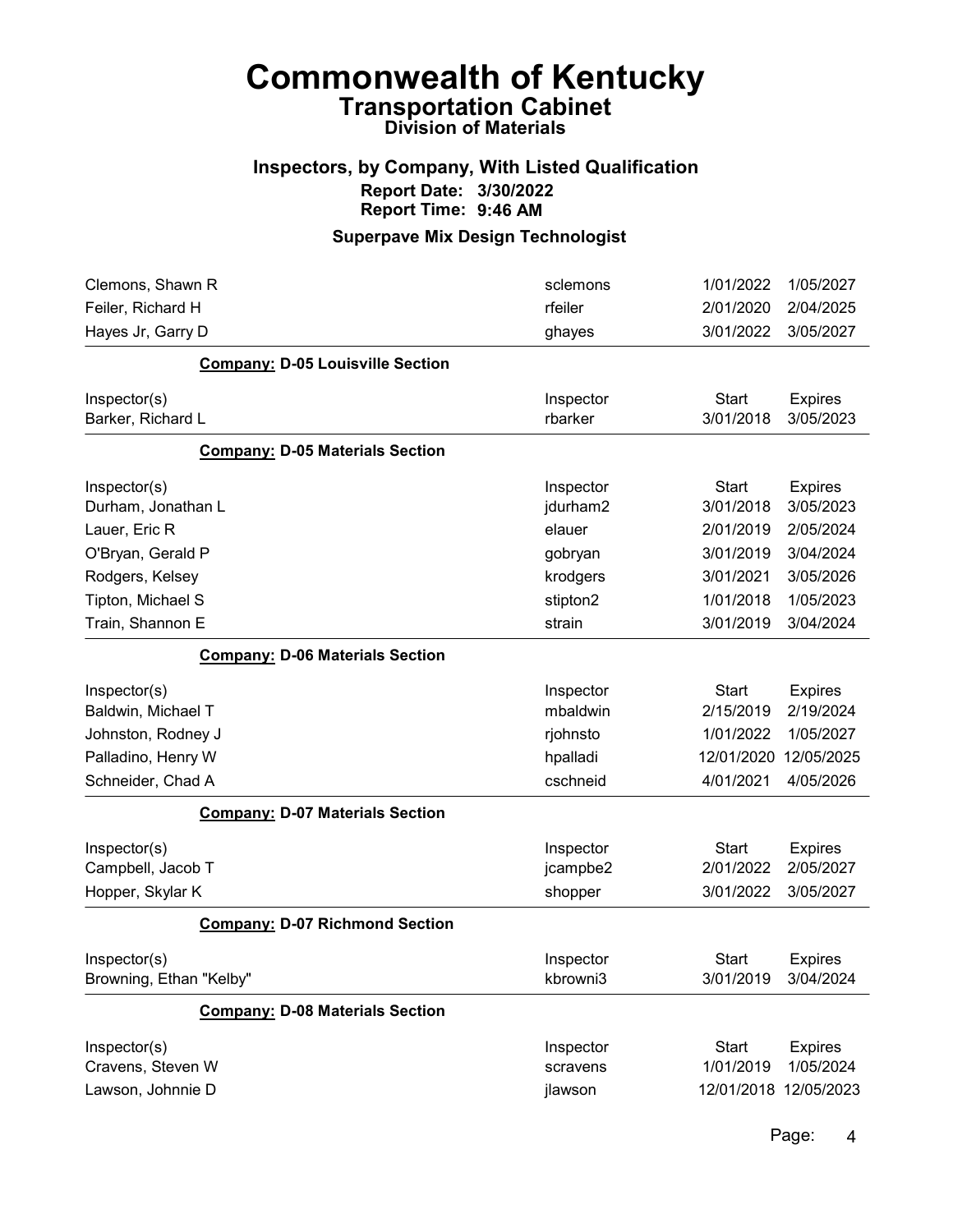#### Inspectors, by Company, With Listed Qualification Report Date: 3/30/2022 Report Time: 9:46 AM

## Superpave Mix Design Technologist

| Neikirk, Matthew A                                                                         |                                                  | mneikirk                                             | 1/31/2020                                                        | 2/03/2025                                                          |
|--------------------------------------------------------------------------------------------|--------------------------------------------------|------------------------------------------------------|------------------------------------------------------------------|--------------------------------------------------------------------|
|                                                                                            | <b>Company: D-08 Stanford Section</b>            |                                                      |                                                                  |                                                                    |
| Inspector(s)<br>Scruggs, Bryan                                                             |                                                  | Inspector<br>bscruggs                                | <b>Start</b><br>4/07/2017                                        | <b>Expires</b><br>4/11/2022                                        |
|                                                                                            | <b>Company: D-09 Materials Section</b>           |                                                      |                                                                  |                                                                    |
| Inspector(s)<br>Dailey, Rick A                                                             |                                                  | Inspector<br>rdailey                                 | <b>Start</b><br>12/01/2018                                       | <b>Expires</b><br>12/05/2023                                       |
|                                                                                            | <b>Company: D-10 Materials Section</b>           |                                                      |                                                                  |                                                                    |
| Inspector(s)<br>Crabtree, Will A                                                           |                                                  | Inspector<br>wcrabtre                                | <b>Start</b><br>1/01/2019                                        | <b>Expires</b><br>1/05/2024                                        |
|                                                                                            | <b>Company: D-11 Materials Section</b>           |                                                      |                                                                  |                                                                    |
| Inspector(s)<br>Callebs, Jason P<br>Hacker, David G                                        |                                                  | Inspector<br>jcallebs<br>dhacker                     | Start<br>3/01/2022<br>12/01/2018<br>3/01/2019                    | <b>Expires</b><br>3/05/2027<br>12/05/2023                          |
| Jones, Tyler J                                                                             | <b>Company: D-12 Materials Section</b>           | tjones5                                              |                                                                  | 3/04/2024                                                          |
| Inspector(s)<br>Gullett, James R<br>Hamilton, Eric E<br>May, Dorla M<br>Montgomery, Paul R |                                                  | Inspector<br>jgullett<br>ehami2<br>dmay3<br>pmontgom | <b>Start</b><br>3/01/2019<br>3/01/2018<br>3/01/2018<br>1/01/2019 | <b>Expires</b><br>3/04/2024<br>3/05/2023<br>3/05/2023<br>1/05/2024 |
|                                                                                            | <b>Company: District Five</b>                    |                                                      |                                                                  |                                                                    |
| Inspector(s)<br>Trigg, Tabatha A                                                           |                                                  | Inspector<br>ttrigg                                  | <b>Start</b><br>3/01/2019                                        | <b>Expires</b><br>3/04/2024                                        |
|                                                                                            | <b>Company: Division Of Maintenance</b>          |                                                      |                                                                  |                                                                    |
| Inspector(s)<br>Rust, Kevin J                                                              |                                                  | Inspector<br>krust                                   | <b>Start</b><br>3/01/2021                                        | <b>Expires</b><br>3/05/2026                                        |
|                                                                                            | <b>Company: Duracap Asphalt Paving Co., Inc.</b> |                                                      |                                                                  |                                                                    |
| Inspector(s)<br>Nelson, Matt                                                               |                                                  | Inspector<br>mnelson2                                | <b>Start</b><br>3/01/2022                                        | <b>Expires</b><br>3/05/2027                                        |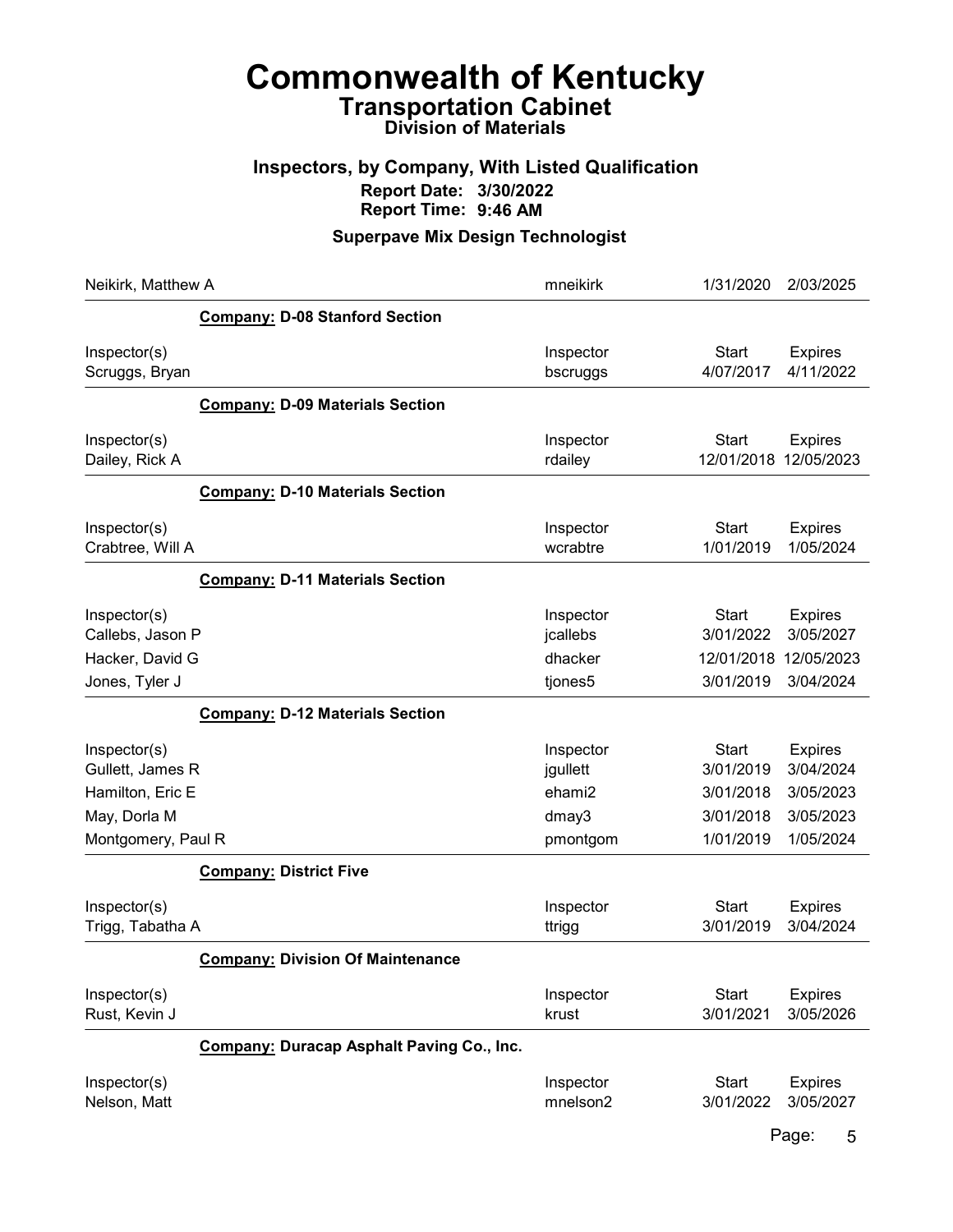## Inspectors, by Company, With Listed Qualification Report Date: 3/30/2022 Report Time: 9:46 AM

#### Superpave Mix Design Technologist

|                      | <b>Company: E &amp; B Paving</b>                         |           |              |                |
|----------------------|----------------------------------------------------------|-----------|--------------|----------------|
| Inspector(s)         |                                                          | Inspector | <b>Start</b> | <b>Expires</b> |
| Haley, Kevin E       |                                                          | khaley    | 3/01/2022    | 3/05/2027      |
| Stroud, Jason M      |                                                          | jstroud   | 3/01/2021    | 3/05/2026      |
|                      | <b>Company: Eaton Asphalt Paving Co.</b>                 |           |              |                |
| Inspector(s)         |                                                          | Inspector | <b>Start</b> | <b>Expires</b> |
| Galloway, Jonathan L |                                                          | jgallowa  | 12/01/2020   | 12/05/2025     |
|                      | <b>Company: Eaton Asphalt Paving Company - Covington</b> |           |              |                |
| Inspector(s)         |                                                          | Inspector | <b>Start</b> | <b>Expires</b> |
| Dixon, Sherman L     |                                                          | sdixon    | 3/01/2018    | 3/05/2023      |
| Moford, Kenneth R    |                                                          | kmoford   | 3/01/2018    | 3/05/2023      |
| Wolfinbarger, Jeff L |                                                          | jwolfinb  | 3/01/2019    | 3/04/2024      |
|                      | Company: Gaddie Shamrock LLC - Columbia                  |           |              |                |
| Inspector(s)         |                                                          | Inspector | <b>Start</b> | <b>Expires</b> |
| Legg, Brandi N       |                                                          | bdevore   | 1/01/2021    | 1/05/2026      |
|                      | Company: H. G. Mays Corp.                                |           |              |                |
| Inspector(s)         |                                                          | Inspector | <b>Start</b> | <b>Expires</b> |
| Bennett, Duane A     |                                                          | dbennett  | 12/01/2018   | 12/05/2023     |
| Bryant, Jody C       |                                                          | jbryant   | 1/01/2018    | 1/05/2023      |
| Dungan, Nicholas G   |                                                          | ndungan   | 12/01/2019   | 12/04/2024     |
| Sheets, Joseph S     |                                                          | jsheets   | 1/01/2018    | 1/05/2023      |
|                      | <b>Company: HDR</b>                                      |           |              |                |
| Inspector(s)         |                                                          | Inspector | <b>Start</b> | <b>Expires</b> |
| Daumen, Melisa M     |                                                          | mdaumen   | 2/01/2022    | 2/05/2027      |
|                      | Company: Haydon Materials - Lebanon                      |           |              |                |
| Inspector(s)         |                                                          | Inspector | <b>Start</b> | <b>Expires</b> |
| Corbin, Bradlee A    |                                                          | bcorbin   | 1/01/2022    | 1/05/2027      |
|                      | Company: Hinkle Contracting Corp. - AMP100401            |           |              |                |
| Inspector(s)         |                                                          | Inspector | <b>Start</b> | <b>Expires</b> |
| Tipton, Timmy L      |                                                          | ttipton   | 2/01/2019    | 2/05/2024      |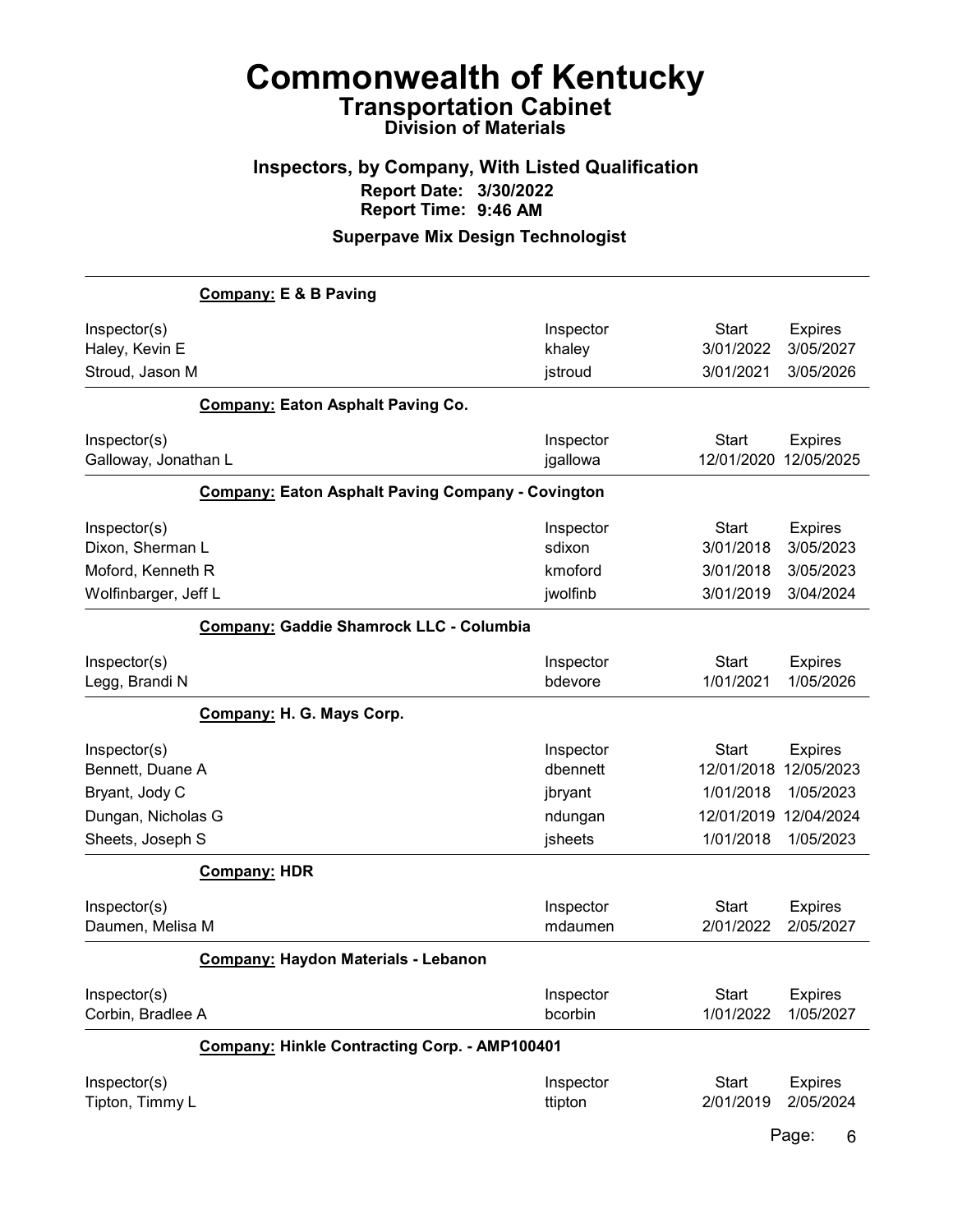#### Inspectors, by Company, With Listed Qualification Report Date: 3/30/2022 Report Time: 9:46 AM

#### Superpave Mix Design Technologist

| Company: Hinkle Contracting Corp. - AMP100402                        |                                                       |                                             |                                                     |                                                       |
|----------------------------------------------------------------------|-------------------------------------------------------|---------------------------------------------|-----------------------------------------------------|-------------------------------------------------------|
| Inspector(s)<br>Carman, Donnie                                       |                                                       | Inspector<br>dcarmen                        | <b>Start</b><br>12/01/2017                          | <b>Expires</b><br>12/05/2022                          |
|                                                                      | <b>Company: Hinkle Contracting Corp. - Monticello</b> |                                             |                                                     |                                                       |
| Inspector(s)<br>Loveless, Jr., Lonnie W                              |                                                       | Inspector<br>lloveles                       | <b>Start</b><br>12/01/2017                          | <b>Expires</b><br>12/05/2022                          |
|                                                                      | <b>Company: Hinkle Contracting Corp. - Stanton</b>    |                                             |                                                     |                                                       |
| Inspector(s)<br>Ware, Roy E                                          |                                                       | Inspector<br>rware                          | <b>Start</b><br>1/01/2019                           | <b>Expires</b><br>1/05/2024                           |
|                                                                      | <b>Company: Hinkle Contracting Corp. - Winchester</b> |                                             |                                                     |                                                       |
| Inspector(s)<br>Hatton, Charles C                                    |                                                       | Inspector<br>chatton                        | <b>Start</b><br>3/01/2021                           | <b>Expires</b><br>3/05/2026                           |
|                                                                      | Company: J. H. Rudolph & Co. - AMP020304              |                                             |                                                     |                                                       |
| Inspector(s)<br>Harris, Justin R                                     |                                                       | Inspector<br>jharris1                       | <b>Start</b><br>3/01/2019                           | <b>Expires</b><br>3/04/2024                           |
|                                                                      | Company: J. H. Rudolph & Co., Inc.                    |                                             |                                                     |                                                       |
| Inspector(s)<br>Bentley, Larry                                       |                                                       | Inspector<br>Ibentley                       | <b>Start</b><br>3/01/2021                           | <b>Expires</b><br>3/05/2026                           |
|                                                                      | Company: J. H. Rudolph Company - Evansville           |                                             |                                                     |                                                       |
| Inspector(s)<br>Flint, Rick                                          |                                                       | Inspector<br>rflint                         | <b>Start</b><br>12/14/2018 12/18/2023               | <b>Expires</b>                                        |
|                                                                      | <b>Company: Jim Smith Contracting</b>                 |                                             |                                                     |                                                       |
| Inspector(s)<br>Glisson, Adam J<br>Mills, David J<br>Monroe, Jamey L |                                                       | Inspector<br>aglisson<br>dmills2<br>jmonroe | <b>Start</b><br>3/01/2018<br>3/01/2018<br>3/01/2021 | <b>Expires</b><br>3/05/2023<br>3/05/2023<br>3/05/2026 |
| Rutledge, Casey                                                      | <b>Company: Jim Smith Contracting - Grand Rivers</b>  | crutledg                                    | 3/01/2021                                           | 3/05/2026                                             |
| Inspector(s)                                                         |                                                       | Inspector                                   | <b>Start</b>                                        | <b>Expires</b>                                        |
|                                                                      |                                                       |                                             |                                                     |                                                       |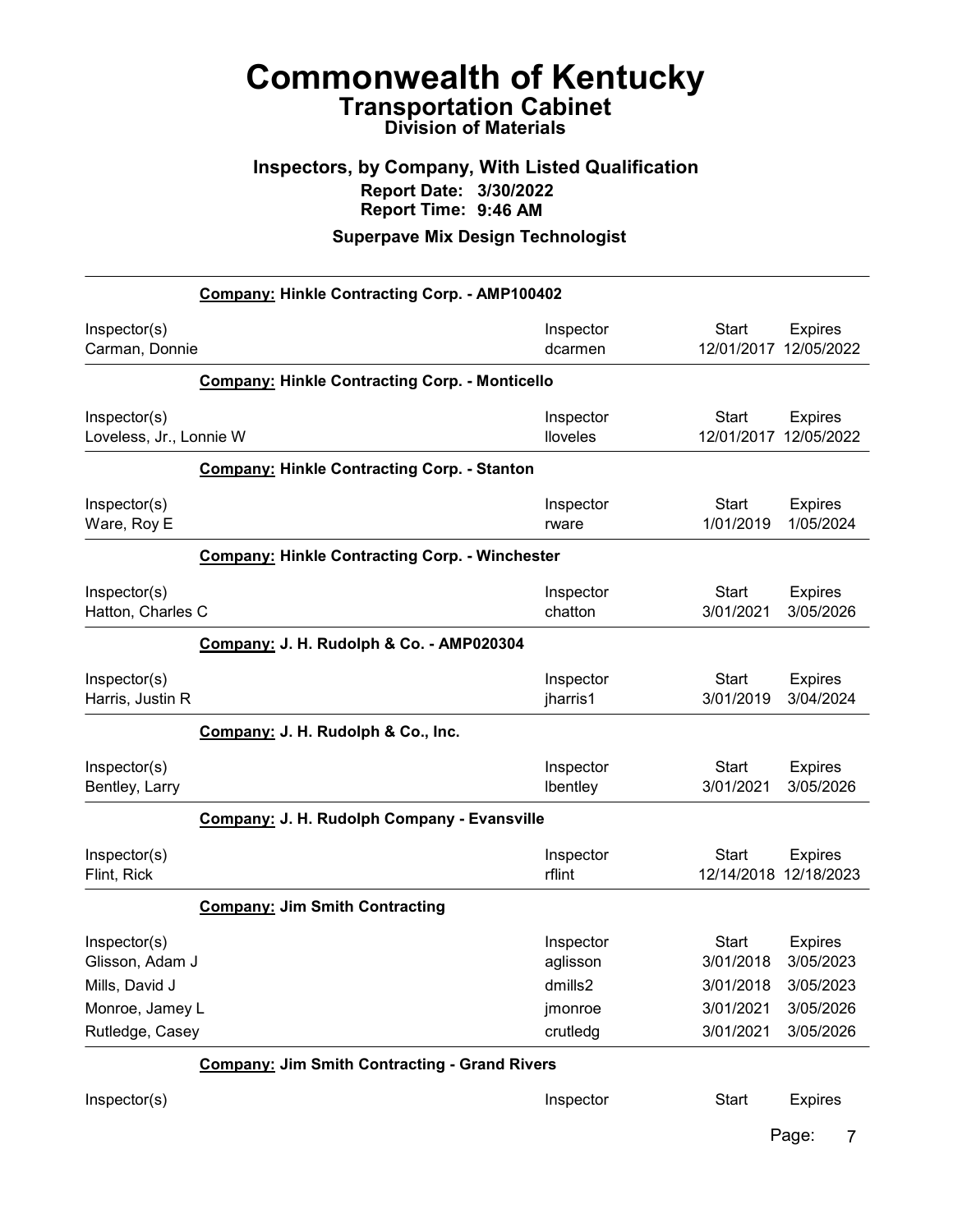# Commonwealth of Kentucky Transportation Cabinet

# Division of Materials

#### Inspectors, by Company, With Listed Qualification Report Date: 3/30/2022 Report Time: 9:46 AM

## Superpave Mix Design Technologist

| Choat, Brandon T                                      |                                               | bchoat                           | 3/01/2021                               | 3/05/2026                                 |
|-------------------------------------------------------|-----------------------------------------------|----------------------------------|-----------------------------------------|-------------------------------------------|
| Sharp, Gregory E                                      |                                               | gsharp                           | 4/01/2021                               | 4/05/2026                                 |
|                                                       | <b>Company: KY Department of Aviation</b>     |                                  |                                         |                                           |
| Inspector(s)<br>Dahl, Jake A                          |                                               | Inspector<br>jdahl               | <b>Start</b><br>4/01/2021               | <b>Expires</b><br>4/05/2026               |
|                                                       | Company: L & J Asphalt                        |                                  |                                         |                                           |
| Inspector(s)<br>Jackson, Josh L                       |                                               | Inspector<br>jjackso5            | <b>Start</b><br>3/29/2018               | <b>Expires</b><br>4/02/2023               |
|                                                       | <b>Company: MAC Construction - AMP090305</b>  |                                  |                                         |                                           |
| Inspector(s)<br>Cecil, Cory                           |                                               | Inspector<br>ccecil <sub>2</sub> | <b>Start</b><br>1/24/2020               | <b>Expires</b><br>1/27/2025               |
|                                                       | <b>Company: MAC Construction - New Albany</b> |                                  |                                         |                                           |
| Inspector(s)<br>LaMaster, Rick L                      |                                               | Inspector<br>rlamaste            | <b>Start</b><br>1/01/2019               | <b>Expires</b><br>1/05/2024               |
|                                                       | <b>Company: Mago Construction - AMP040102</b> |                                  |                                         |                                           |
| Inspector(s)<br>Binkley, William H                    |                                               | Inspector<br>wbinkley            | <b>Start</b><br>12/01/2019              | <b>Expires</b><br>12/04/2024              |
| Selby, Donald E                                       |                                               | dselby                           | 1/01/2021                               | 1/05/2026                                 |
|                                                       | <b>Company: Mago Construction - Bardstown</b> |                                  |                                         |                                           |
| Inspector(s)<br>Christerson, George P<br>Mackin, Alan |                                               | Inspector<br>gchriste<br>amackin | <b>Start</b><br>12/14/2018<br>1/01/2019 | <b>Expires</b><br>12/18/2023<br>1/05/2024 |
| Upchurch, Mitchel A                                   |                                               | mupchur1                         | 12/01/2021                              | 12/05/2026                                |
|                                                       | Company: Michael Baker Jr. Inc.               |                                  |                                         |                                           |
| Inspector(s)<br>Kessinger, Dav T<br>Riley, Alan J     |                                               | Inspector<br>dkessing<br>ariley  | Start<br>1/24/2020<br>4/01/2021         | <b>Expires</b><br>1/27/2025<br>4/05/2026  |
|                                                       | Company: Michels Paving - P180601             |                                  |                                         |                                           |
| Inspector(s)<br>Michels, Dominic J                    |                                               | Inspector<br>dmichels            | <b>Start</b><br>3/01/2018               | <b>Expires</b><br>3/05/2023               |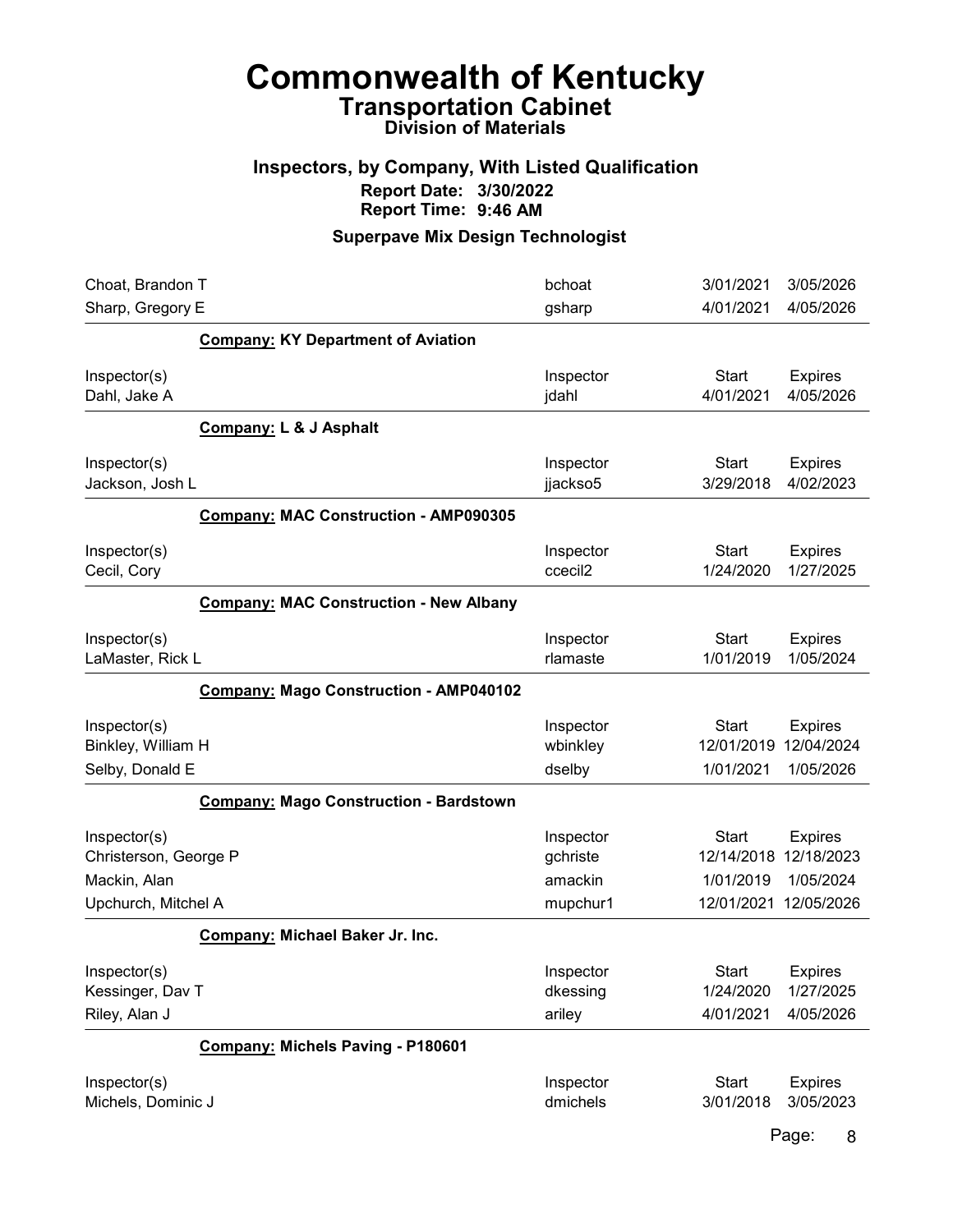## Inspectors, by Company, With Listed Qualification Report Date: 3/30/2022 Report Time: 9:46 AM

|                                                    | <b>Company: Milestone Contractors L.P.</b>       |                                 |                                 |                                          |
|----------------------------------------------------|--------------------------------------------------|---------------------------------|---------------------------------|------------------------------------------|
| Inspector(s)<br>Brinegar, Danny G                  |                                                  | Inspector<br>dbrinega           | Start<br>3/01/2022              | <b>Expires</b><br>3/05/2027              |
|                                                    | <b>Company: Mountain Enterprises</b>             |                                 |                                 |                                          |
| Inspector(s)<br>Pinson, Brian T                    |                                                  | Inspector<br>bpinson            | <b>Start</b><br>3/01/2022       | <b>Expires</b><br>3/05/2027              |
|                                                    | Company: Mountain Enterprises - Hager Hill       |                                 |                                 |                                          |
| Inspector(s)<br>Tackett, James E                   |                                                  | Inspector<br>jtacket2           | <b>Start</b><br>2/01/2019       | <b>Expires</b><br>2/05/2024              |
|                                                    | <b>Company: Mountain Enterprises - Lexington</b> |                                 |                                 |                                          |
| Inspector(s)<br>Howard, Jason M                    |                                                  | Inspector<br>jhoward3           | Start<br>1/01/2021              | <b>Expires</b><br>1/05/2026              |
| Hunter, Gregory T                                  |                                                  | ghunter                         | 3/01/2022                       | 3/05/2027                                |
| Steele, Jr., Ralph                                 |                                                  | rsteele                         | 12/01/2018                      | 12/05/2023                               |
| Wells, Ricky R                                     |                                                  | rwells5                         | 3/01/2022                       | 3/05/2027                                |
|                                                    | Company: Murray Paving - AMP010102               |                                 |                                 |                                          |
| Inspector(s)<br>Sullivan, Randy D                  |                                                  | Inspector<br>rsulliva           | <b>Start</b><br>3/01/2019       | <b>Expires</b><br>3/04/2024              |
|                                                    | <b>Company: NO LONGER EMPLOYED</b>               |                                 |                                 |                                          |
| Inspector(s)<br>Jones, Tyler E<br>Wilson, Philip D |                                                  | Inspector<br>tjones3<br>pwilson | Start<br>3/01/2018<br>1/01/2018 | <b>Expires</b><br>3/05/2023<br>1/05/2023 |
|                                                    | <b>Company: Palmer Engineering</b>               |                                 |                                 |                                          |
| Inspector(s)<br>Reichert, Zachary J                |                                                  | Inspector<br>zreicher           | Start<br>3/29/2018              | <b>Expires</b><br>4/02/2023              |
|                                                    | Company: Riverside Paving - AMP050202            |                                 |                                 |                                          |
| Inspector(s)<br>Bennett, Brian B                   |                                                  | Inspector<br>bbennett           | Start<br>4/01/2021              | <b>Expires</b><br>4/05/2026              |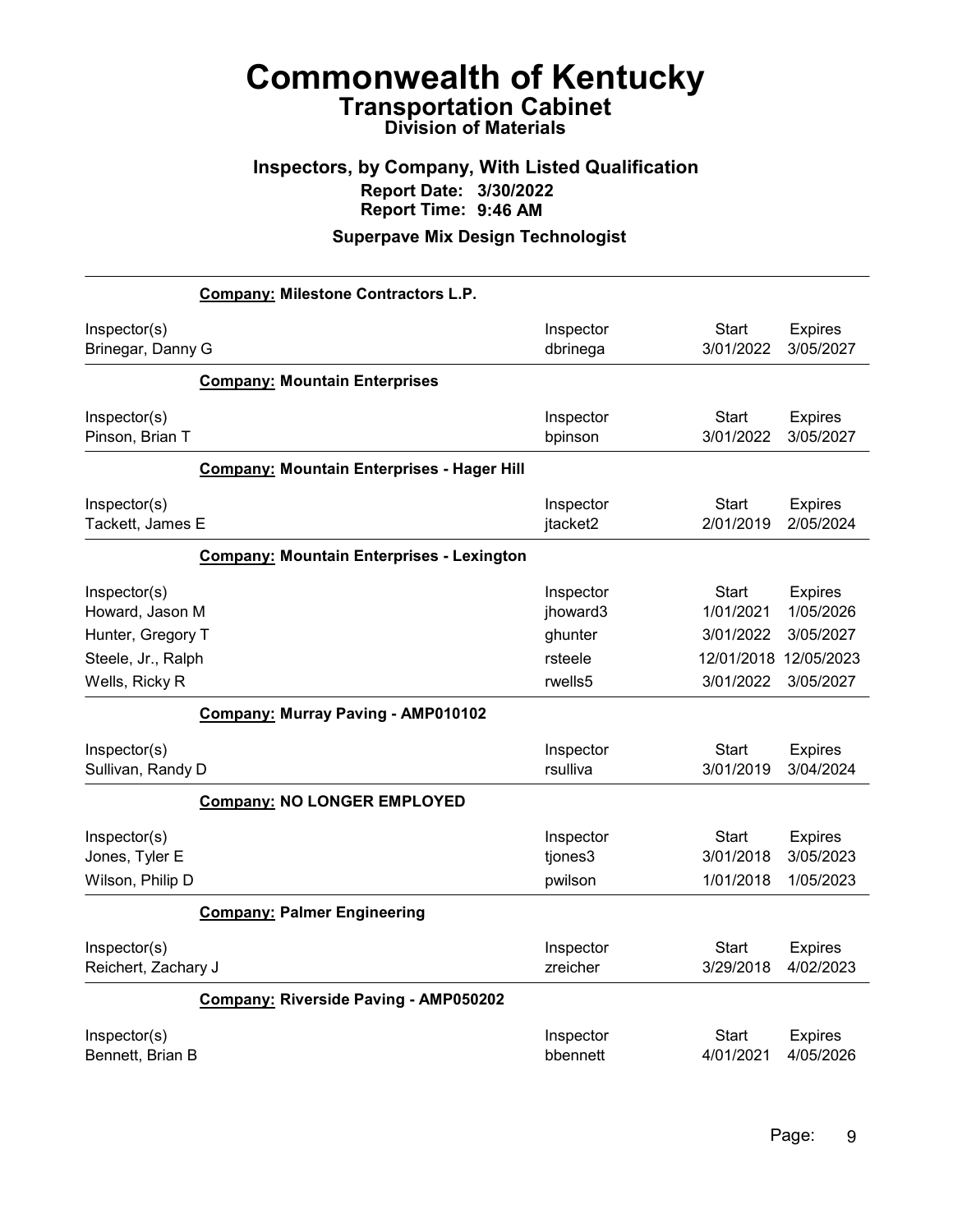## Inspectors, by Company, With Listed Qualification Report Date: 3/30/2022 Report Time: 9:46 AM

## Superpave Mix Design Technologist

|                      | <b>Company: Road Builders</b>               |           |                       |                |
|----------------------|---------------------------------------------|-----------|-----------------------|----------------|
| Inspector(s)         |                                             | Inspector | <b>Start</b>          | <b>Expires</b> |
| Boucherie, Kenneth E |                                             | kboucher  | 12/01/2019            | 12/04/2024     |
| Brooks, Angelina M   |                                             | abrooks   | 3/01/2018             | 3/05/2023      |
| Napier, Cody L       |                                             | cnapier2  | 1/01/2021             | 1/05/2026      |
|                      | <b>Company: Rogers Group - Hopkinsville</b> |           |                       |                |
| Inspector(s)         |                                             | Inspector | <b>Start</b>          | <b>Expires</b> |
| Jacobs, Ethan E      |                                             | ejacobs   | 3/01/2022             | 3/05/2027      |
| Jones, David T       |                                             | djones2   | 3/01/2019             | 3/04/2024      |
| Paris, Andrew S      |                                             | aparis    | 3/01/2022             | 3/05/2027      |
| Salters, Billy R     |                                             | bsalters  | 3/01/2019             | 3/04/2024      |
|                      | Company: Rogers Group - AMP010305           |           |                       |                |
| Inspector(s)         |                                             | Inspector | <b>Start</b>          | <b>Expires</b> |
| Diaz, David R        |                                             | ddiaz     | 1/01/2021             | 1/05/2026      |
| McCoy, Jacob S       |                                             | jmccoy2   | 3/01/2019             | 3/04/2024      |
| Meadows, Jacob E     |                                             | jmeadows  | 3/01/2018             | 3/05/2023      |
| Wentling, Brandon M  |                                             | bwentlin  | 3/01/2018             | 3/05/2023      |
|                      | Company: Rogers Group - AMP020105           |           |                       |                |
| Inspector(s)         |                                             | Inspector | <b>Start</b>          | <b>Expires</b> |
| Spurlock, Ben D      |                                             | bspurloc  | 3/01/2022             | 3/05/2027      |
| Vreeland, Jason L    |                                             | jvreelan  | 3/01/2022             | 3/05/2027      |
|                      | <b>Company: Rogers Group - Ramsey</b>       |           |                       |                |
| Inspector(s)         |                                             | Inspector | <b>Start</b>          | <b>Expires</b> |
| Thurman, Donald G    |                                             | dthurman  | 12/14/2018 12/18/2023 |                |
|                      | <b>Company: S&amp;ME Inc.</b>               |           |                       |                |
| Inspector(s)         |                                             | Inspector | Start                 | <b>Expires</b> |
| Baker, Kinney R      |                                             | kbaker5   | 4/01/2021             | 4/05/2026      |
| Soucy, lan J         |                                             | isoucy    | 3/01/2021             | 3/05/2026      |
|                      | Company: S&ME, Inc.                         |           |                       |                |
| Inspector(s)         |                                             | Inspector | <b>Start</b>          | <b>Expires</b> |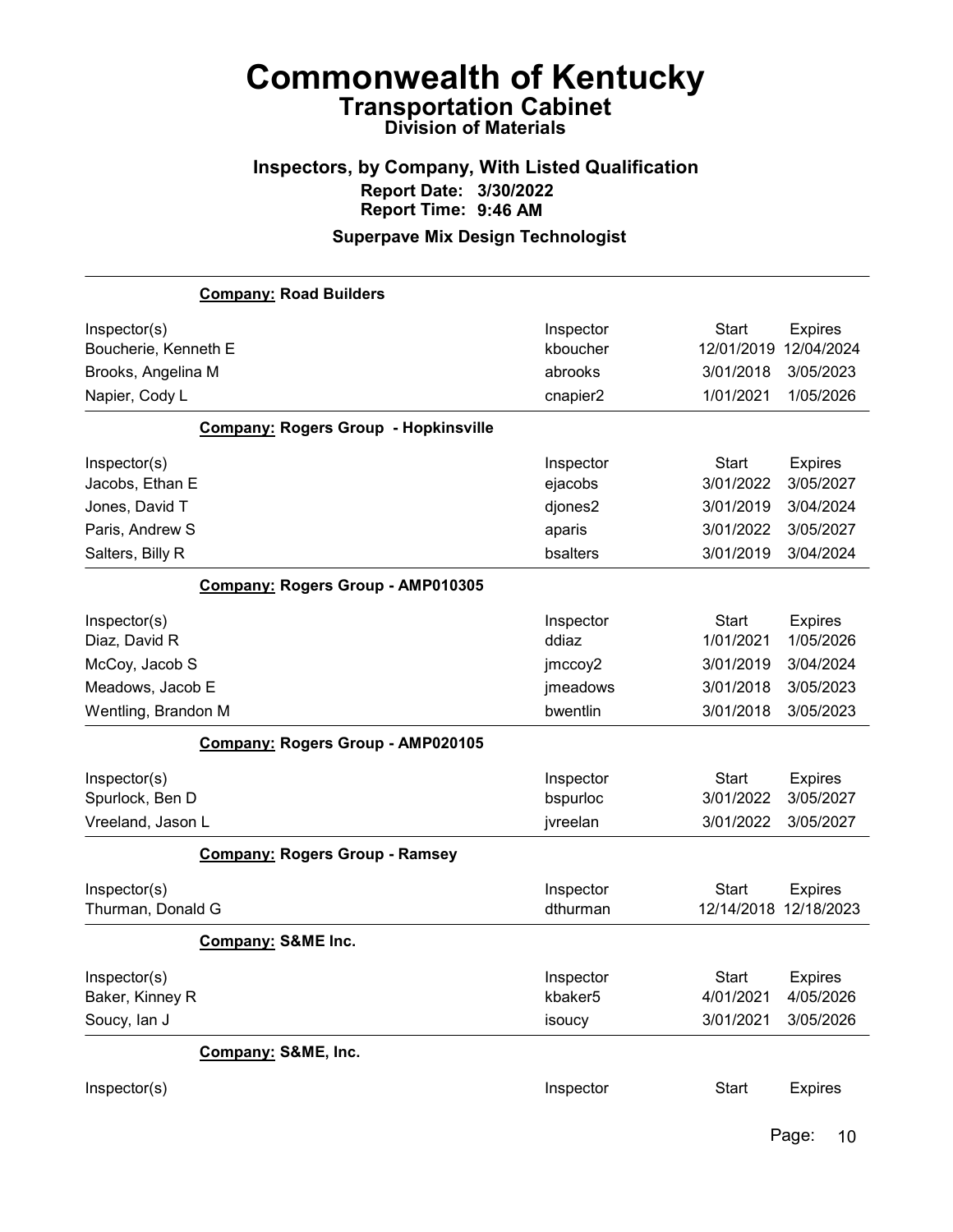#### Inspectors, by Company, With Listed Qualification Report Date: 3/30/2022 Report Time: 9:46 AM

#### Superpave Mix Design Technologist

| Clements, Dean                                                                                                |                                                   | dclement                                                             | 3/01/2021                                                                      | 3/05/2026                                                                        |
|---------------------------------------------------------------------------------------------------------------|---------------------------------------------------|----------------------------------------------------------------------|--------------------------------------------------------------------------------|----------------------------------------------------------------------------------|
|                                                                                                               | <b>Company: Scotty's Contracting</b>              |                                                                      |                                                                                |                                                                                  |
| Inspector(s)<br>Lowhorn, Tanner C                                                                             |                                                   | Inspector<br>tlowhorn                                                | <b>Start</b><br>3/01/2022                                                      | <b>Expires</b><br>3/05/2027                                                      |
|                                                                                                               | <b>Company: Scotty's Contracting - AMP030311</b>  |                                                                      |                                                                                |                                                                                  |
| Inspector(s)<br>Jones, Steven K                                                                               |                                                   | Inspector<br>sjones7                                                 | <b>Start</b><br>3/01/2021                                                      | <b>Expires</b><br>3/05/2026                                                      |
|                                                                                                               | <b>Company: Scotty's Contracting - B-Green</b>    |                                                                      |                                                                                |                                                                                  |
| Inspector(s)<br>Dawson, Seth R<br>Kemp, Jonathan T                                                            |                                                   | Inspector<br>sdawson<br>jkemp4                                       | <b>Start</b><br>12/01/2017<br>12/01/2020 12/05/2025                            | <b>Expires</b><br>12/05/2022                                                     |
|                                                                                                               | <b>Company: Scotty's Contracting - E-Town</b>     |                                                                      |                                                                                |                                                                                  |
| Inspector(s)<br>Goodbar, Stephen C                                                                            |                                                   | Inspector<br>sgoodbar                                                | <b>Start</b><br>12/01/2019                                                     | <b>Expires</b><br>12/04/2024                                                     |
|                                                                                                               | <b>Company: Stantec Consulting Services, Inc.</b> |                                                                      |                                                                                |                                                                                  |
| Inspector(s)<br>Montgomery, John C                                                                            |                                                   | Inspector<br>jmontgom                                                | <b>Start</b><br>3/01/2018                                                      | <b>Expires</b><br>3/05/2023                                                      |
|                                                                                                               | <b>Company: Terracon</b>                          |                                                                      |                                                                                |                                                                                  |
| Inspector(s)<br>Doust, Michael P<br>Snyder, Marshall A                                                        |                                                   | Inspector<br>mdoust<br>msnyder2                                      | Start<br>3/01/2022<br>3/01/2022                                                | <b>Expires</b><br>3/05/2027<br>3/05/2027                                         |
|                                                                                                               | Company: The Allen Company - AMP070301            |                                                                      |                                                                                |                                                                                  |
| Inspector(s)<br>Dunaway, Isaac T<br>Gourley, Jacob<br>Harrison, Nathaniel<br>Morgan, Shane<br>Newman, Tyler D |                                                   | Inspector<br>idunaway<br>jgourley<br>nharris2<br>smorgan<br>tnewman2 | <b>Start</b><br>3/01/2021<br>3/01/2021<br>3/01/2021<br>12/01/2019<br>3/01/2022 | <b>Expires</b><br>3/05/2026<br>3/05/2026<br>3/05/2026<br>12/04/2024<br>3/05/2027 |
|                                                                                                               | Company: The Allen Company - AMP070501            |                                                                      |                                                                                |                                                                                  |

Inspector(s) **Inspector** Start Expires